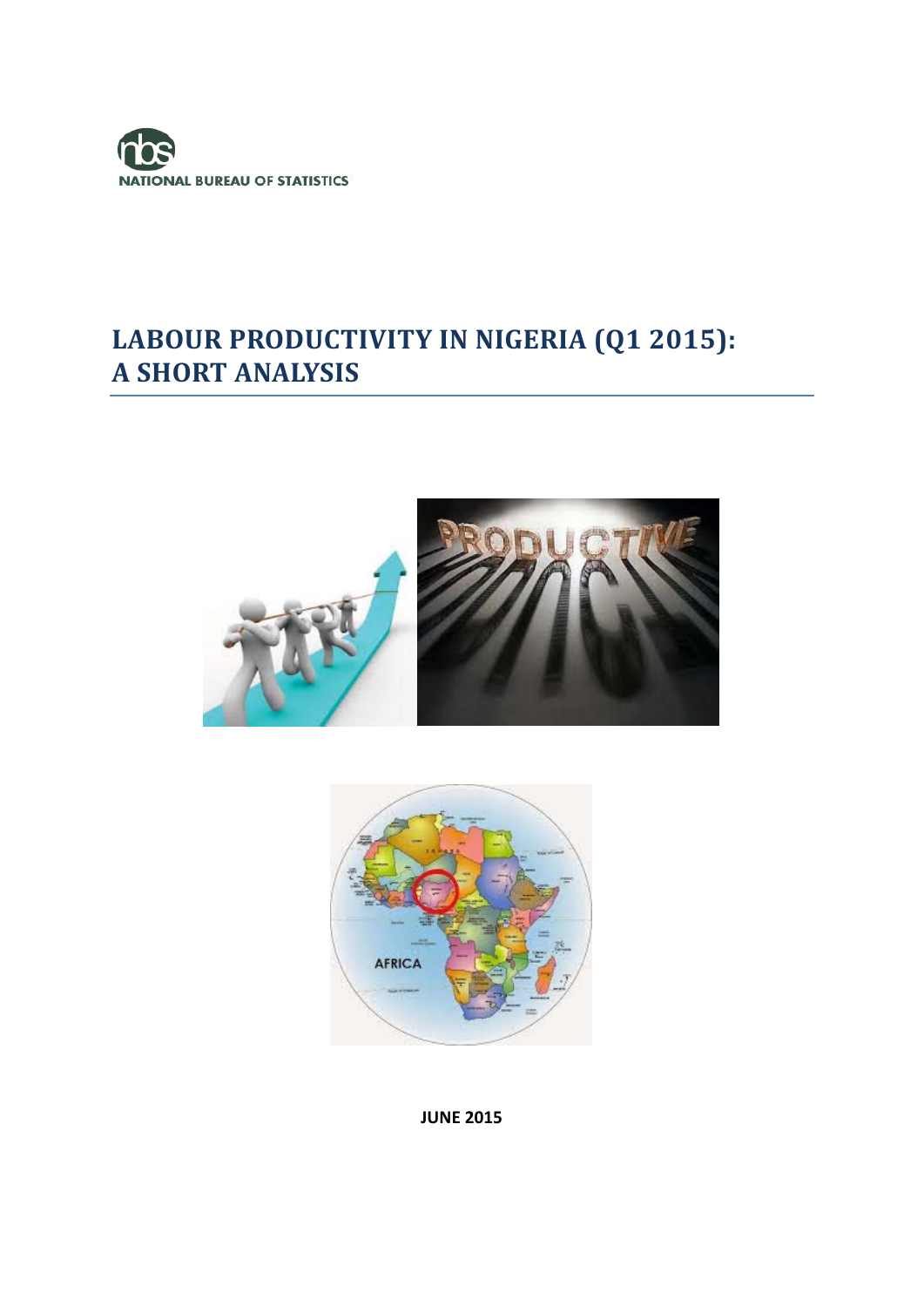#### **Introduction**

Among the key measures of the well‐being of an economy, is the level and growth of economic output, commonly known as the gross domestic product (GDP). However, economists and policy makers are also interested in the factors of production that are used in generating such output, as well as the level of efficiency associated with those inputs. The *productivity* of inputs, for example, capital and labour, used in the production processremains an important indicator of the relationship between overall economic output and other aspects of the economy, such as the labour market, the money market, the capital market etc.

The productivity of inputs, or more technically, total factor productivity, refers to the amount of input required to produce a unit of output. It is typically computed as a ratio of output to the input utilised. While the total factor productivity for an economy can be computed this way, this can often be a difficult task, and a more specific and commonly used measure of productivity is labour productivity. Specifically, labour productivity refers to the quantity of labour input required to produce a unit of output. This is often the case, even though it is recognised that labour is NOT the only input utilised in the production process.

High labour productivity can be an important signal of the improvement in real incomes (wages of labour). It also has implications for the conduct of both monetary and fiscal policies. It is recognised that labour productivity is not necessarily an indicator of the effort of each worker, but it still provides a useful measure of the rewards to labour as a factor in the production process. In many developing economies with large endowments of labour, measuring the productivity of labour is an important way to understand the dynamics occurring in the labour market, and useful in providing insights to policymakers regarding trends in unemployment, job creation and wages. Ultimately, these have implications for higher economic output and poverty reduction.

In Nigeria, although economic growth has been high and stable in recent years, constraints on productivity of labour and other factor inputs continues to put a drag on overall economic growth. Coupled with high unemployment rate, the Nigerian economy faces a considerable threat to realising its full growth potential due to productivity challenges.

The purpose of this brief report is to review recent trends in labour force and labour productivity in Nigeria, as well as compare with other emerging economies, with a view to highlighting possible areas of interest in the analysis of labour productivity in Nigeria. This short report also forms a preparatory note for a forthcoming rigorous and detailed study on labour productivity in Nigeria by the National Bureau of Statistics.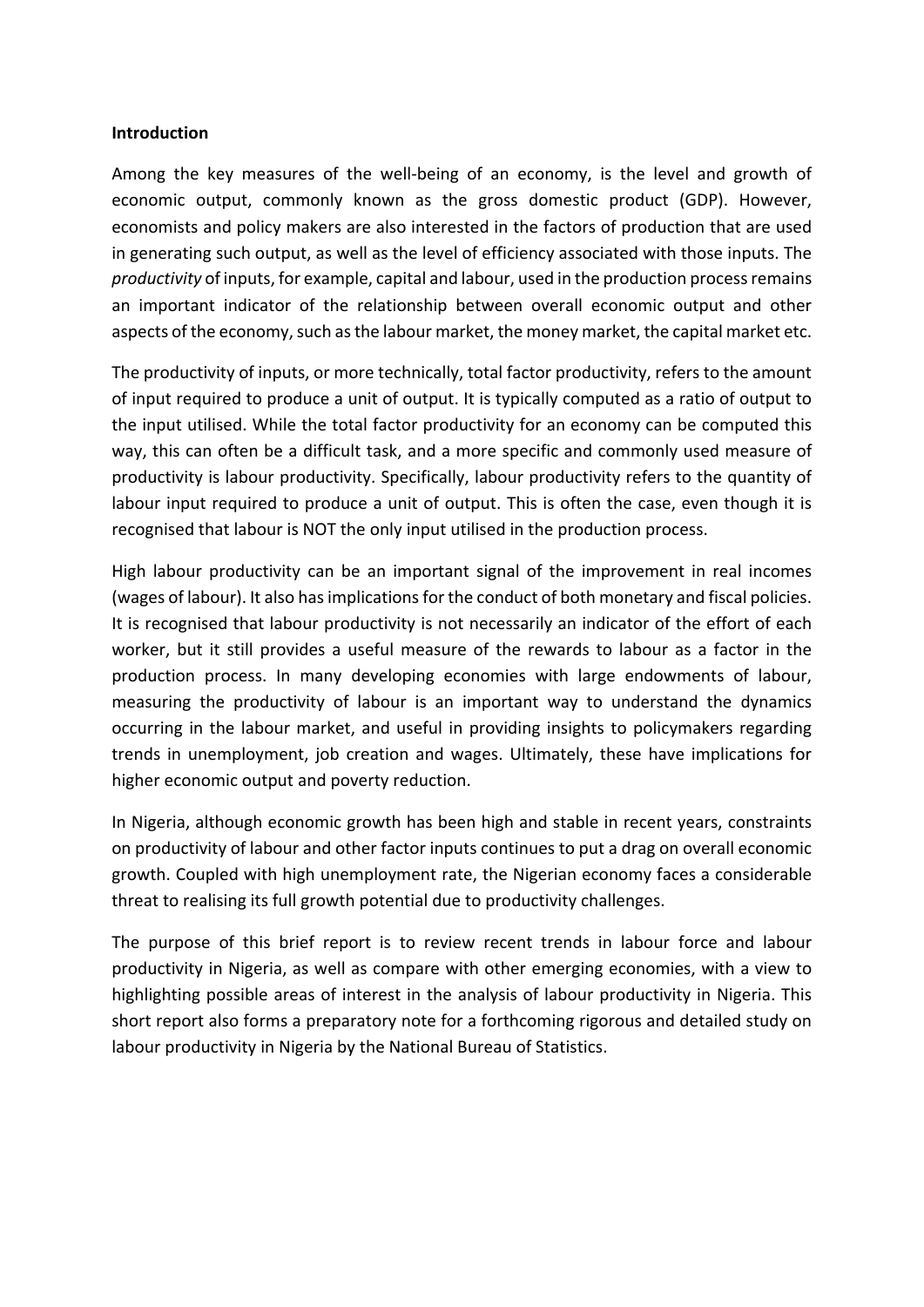# **1. Data**

Data used for this report are from the National Bureau of Statistics Labour Force Surveys, as well as the OECD EuroStat database <sup>1</sup>. For our purposes, labour productivity is derived as the ratio of total output (annual GDP, current prices) to labour input (total hours worked per year).

# **2. Analysis**

Table 1 shows the trend in total GDP, hours worked as well as the derived labour productivity for the period  $2010 - 2014$ , while table 2 shows the same thing but for the review period of Q1 2015. It can be seen that labour productivity rose only marginally from about N420 to between 2010 and 2014. Labour productivity however dropped slightly to N624.22 (‐2.4%) in Q1 2015 over the 2014 average. This drop in labour productivity in Q1 2015 comes at a time unemployment rose within the same period while GDP dropped. Given seasonality and its effects in Nigeria on output and labour hours however, we are cautious not to draw cause‐ effect relationships and make other inferences from this slight drop in labour force productivity in Q1 2015 until full year 2015. The sharp drop in labour productivity in dollar terms reflects the weakening of the US dollar to the naira during the review period.

|      | labour force | GDP at current prices (N) | worked<br>Total hours<br>per year | Labour<br>productivity per<br>hour/annum (N) | Labour<br>productivity per<br>hour/annum<br>$(USD)*$ |
|------|--------------|---------------------------|-----------------------------------|----------------------------------------------|------------------------------------------------------|
| 2010 | 65,170,629   | 54,612,264,176,577.90     | 130,123,360,694.74                | 419.70                                       | 2.79                                                 |
| 2011 | 67,256,090   | 62,980,397,224,984.50     | 133,450,380,068.97                | 471.94                                       | 2.98                                                 |
| 2012 | 69,105,775   | 71,713,935,062,171.60     | 129,986,885,620.18                | 551.70                                       | 3.51                                                 |
| 2013 | 71,105,800   | 80,092,563,380,000.00     | 134,648,242,319.81                | 594.83                                       | 3.78                                                 |
| 2014 | 72,931,608   | 89,043,615,256,190.20     | 139,274,059,524.51                | 639.34                                       | 3.77                                                 |

Table 1: Gross domestic product, labour force and labour productivity (2010‐2014)

\*N/USD exchange rates are year-end rates for the Central Bank of Nigeria's Dutch Auction System (DAS)

## Table 2: Gross domestic product, labour force and labour productivity (Q1 2015)

|                                                                                                            | labour force | <b>GDP at current prices</b><br>(N) | <b>Total hours</b><br>worked per<br>quarter | Labour<br>productivity<br>per hour/qtr<br>(N) | Labour<br>productivity<br>per hour/qtr<br>$(USD)**$ |  |  |
|------------------------------------------------------------------------------------------------------------|--------------|-------------------------------------|---------------------------------------------|-----------------------------------------------|-----------------------------------------------------|--|--|
| Q1 2015                                                                                                    | 73,436,104   | 21,041,701,096,899.80               | 33,708,367,754.80                           | 624.22                                        | 3.16                                                |  |  |
| **N/LISD exchange rates are 01 2015-end rates for the Central Bank of Nigeria's Dutch Auction System (DAS) |              |                                     |                                             |                                               |                                                     |  |  |

ige rates are Q1 2015-end rates for the Central Bank of Nigeria's Dutch Auction System (DAS)

<sup>1</sup> http://stats.oecd.org/Index.aspx?DatasetCode=LEVEL

http://ec.europa.eu/eurostat/tgm/table.do?tab=table&init=1&language=en&pcode=tsdec310&plugin=0